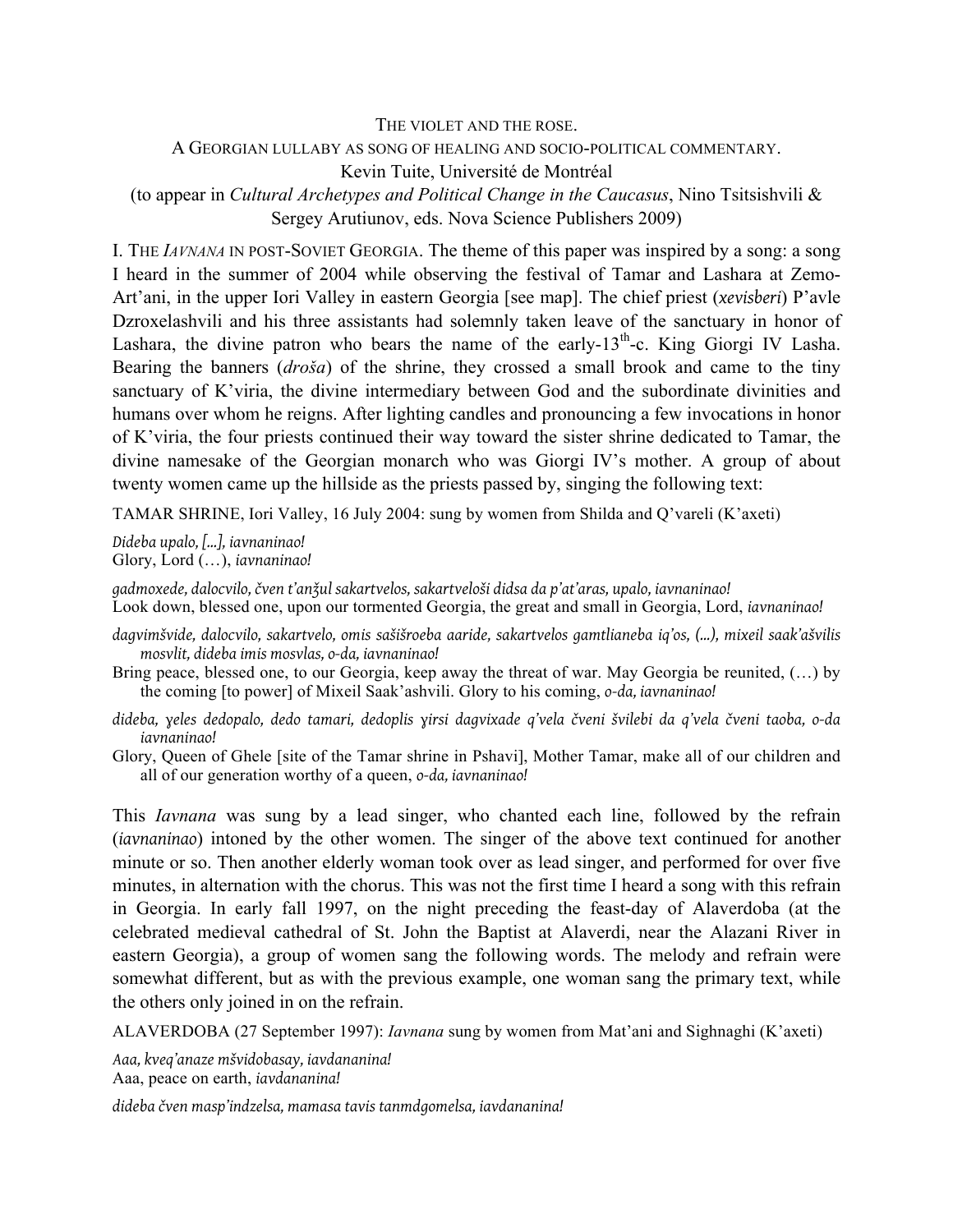Glory to our host, to the Father with the one who stands beside him, *iavdananina!*

*dideba dedasa [……] tavisi t'k'bili k'alta gadaaparos sakartvelosa, čven oǯaxebsa, iavdananina!*

Glory to the Mother (…), may she protect Georgia, our families in the sweet folds of her dress, *iavdananina!*

[……]

*magram švilebo-o-o! t'k'bili mama, t'k'bili deday, aɣar indoms erio, aɣar indoms berio, aɣar indoms sakartvelo ertimeoresao, nana da nana, mamasa, dedasa, iavdananina!*

But children! Sweet father, sweet mother! The people, the clergy, (all of) Georgia no longer show forbearance to each other, *nana da nana,* (nor) to their father, their mother, *iavdananina!*

*aɣar ari dedašvilobao, aɣar ari mamašvilobao, aɣar ari dandoba da tmoba, iavdananina, dedasa da mamasa.*

There is no longer the bond of child to mother, of child to father, there is no forbearance nor tolerance, *iavdananina,* toward mother and father.

[……]

*nu agvic'iok'debian švilebi, nu agvic'iok'debian šviltašvilebi, tkveni t'k'bili k'alta gadagvipare!*

May our children not be agitated, May our great-grandchildren not be agitated, protect us in the sweet folds of your dress!

The name of this genre of song derives from its refrain: *iavnana* or one of its variant forms (*iavnaninao, nana naninao, iavnana vardo nana,* etc.). These refrains contain the vocable *nana* which Bardavelidze (1957: 81-93) surmised was the name of an ancient mother goddess — and the names of the two flowers violet (*ia*) and rose (*vard*-). These latter appear frequently in Georgian folklore and classical literature. When mentioned contrastively, the violet has female associations, while the rose is a masculine symbol.<sup>1</sup> Their function in the songs to be discussed here remains unclear, however.<sup>2</sup>

The two renderings of the *Iavnana* just described, a third performance I witnessed near the monastery of Nek'resi at the beginning of 2006, and another recorded by the musicologist Hugo Zemp at the same Tamar shine in the Iori Valley in  $1991$ ,<sup>3</sup> have several features in common:

(1) They are sung exclusively by women, and in particular, women from lowland east Georgia.

(2) Whereas some of the words sung by the lead singer are stock phrases, others appear to be improvised on the spot.

(3) Besides calling down the blessings of God, Tamar and Lashara-St. George upon the Georgian people, the singers react to current issues affecting the nation. In 2004, Lamara Xaxut'ashvili saluted the election of Mixeil Saak'ashvili several months earlier, and expressed her wish that his plan for restoring Georgia's territorial integrity would soon come to pass. The lead singer that followed seemed more concerned with demographic issues, beginning her song with the lines:

*ididet, imravlet, genacvalet čemi tavi. sik'ete iq'os sakartveloši, o-da, iavnaninao!* Be glorified, be increased, you dear ones! May there be goodness in Georgia, *o-da, iavnaninao!*

*sakorc'iliani dagvikorc'ine, deda, q'velas dedopalo, o-o, gasatxovrebi gagvitxove! eri gaizardes da gamravldes, o, iavnaninao!*

 $\frac{1}{1}$ <sup>1</sup> Compare, for example, the following remarkable line from the *Vepxist'q'aosani*, containing nonce verb roots which Rustaveli created from the names of the two flowers: *ornive mixvdet c'adilsa, igi vardobdes, šen ie* "May you both attain your desire; may he [Tariel] be a rose and thou [Nestan-Darejan] a violet" [ $YT$  1267, Wardrop's translation].<br><sup>2</sup> Also meriting further investigation is the use of vocative case-forms of the two flower names, as i

*nana, vard-o nana* (violet-VOC *nana* rose-VOC *nana*), as though the song were addressed to the figures represented by the violet and rose.

<sup>3</sup> See the documentary film *La fête de Tamar et Lashari* by Hugo Zemp & Sylvie Bolle Zemp (CNRS Audiovisuel, 1998).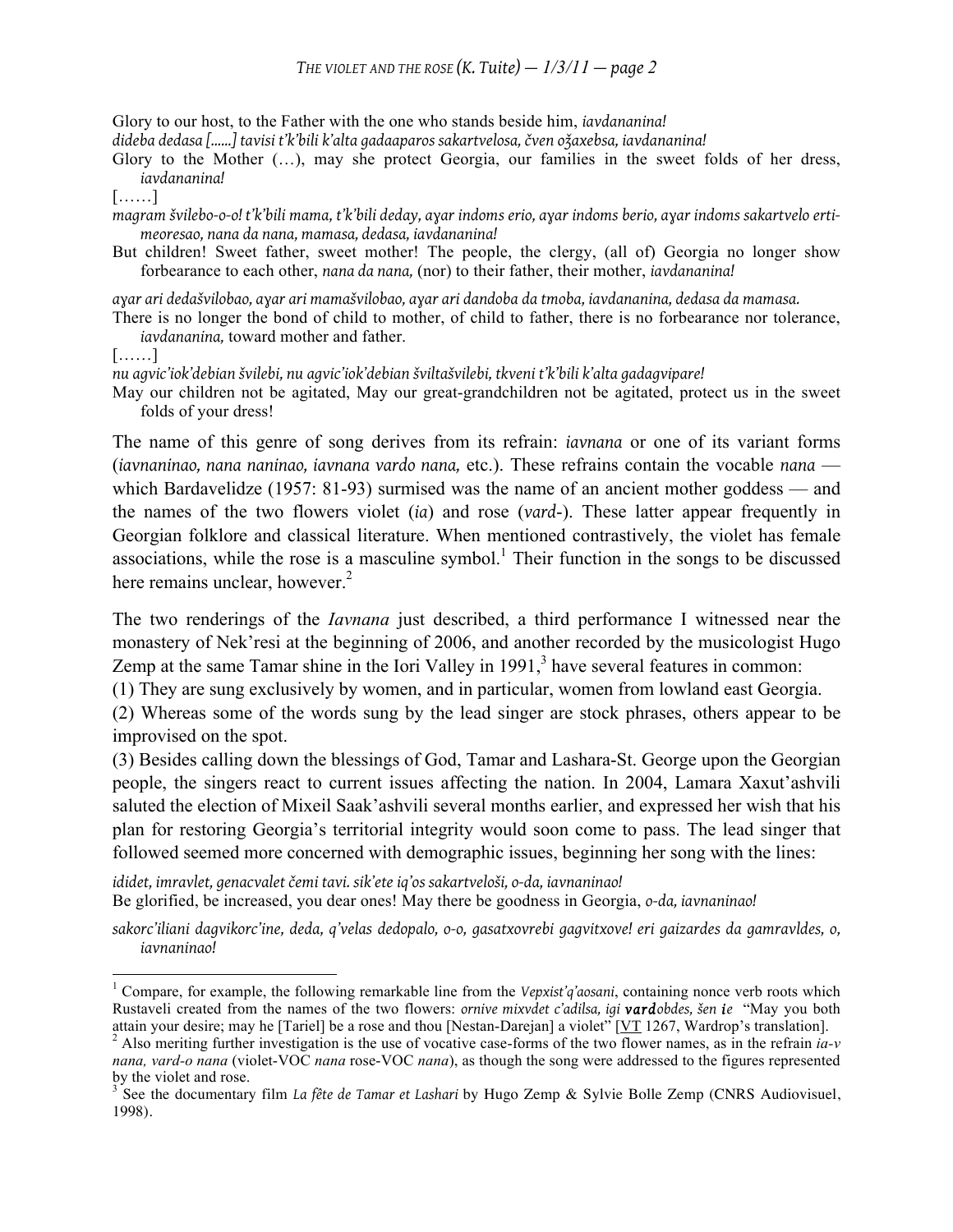Assure the weddings of those of ours who are yet to be wed, mother, queen of all, o-o, marry those of ours who are marriageable! May the nation grow and increase, *o, iavnaninao!* <sup>4</sup>

The singer at Alaverdoba seven years earlier, for her part, gave voice to her dismay at the mistrust and friction between generations she perceived in Shevardnadze-era Georgian society.

But why are these wishes and complaints expressed through a type of song that, according to the dictionaries and folklore manuals, is intended as a lullaby — "*bavšvis dasadzinebeli simɣera*", as defined in the *KEGL* IV:523)? And that is not all: Volume VIII of the Georgian Academy of Sciences' annotated collection of Georgian folk poetry, in the section entitled "Cradle songs" (*ak'vnis simɣerebi*; *KXP'* VIII ## 553-615), lists over sixty "lullabies", of which sixteen (##600- 615) were specifically performed in the presence of children suffering from smallpox, measles, scarlet fever or other infectious diseases. One characteristic feature of the *iavnana* variants sung on such occasions is that they are addressed, not to the sick child, but rather to the spirits, known as "lords" (*bat'onebi*) or "angels" (*angelozebi*), whose indwelling the disease was believed to manifest. Although their "visit" might very well result in the death or permanent disfigurement of their host, these lords were believed to have come down from heaven. The family refrained from outward signs of distress, or indeed from any activity that might irritate the powerful, potentially lethal supernatural beings that had come into their home. For as long as the child remained ill, the household members avoided conflict, loud or angry speech, sexual intercourse, the slaughtering and cooking of food, the lighting of fires (except for candles) and most forms of domestic labor. The patient was fed for the most part bland dairy-based foods, whereas spicy and salty dishes, alcoholic beverages and certain meats were not to be eaten — these dietary restrictions being ostensibly out of solicitude for the spirits, rather than the sick child. Furthermore, the visiting lords were to be entertained by the household during their stay. The sickroom was decorated in bright colors, with red-colored fabrics and foods predominating, candles were lit, sweet-smelling incense was burnt, and treats were laid out. Family members danced, played instruments and sang the *Iavnana*. Such practices have been described in the provinces of Mingrelia (Saxok'ia 1956), Imereti (Mashurko 1894: 322-330, Xach'ap'uridze 2000), Guria (Nadaraia 1980), Samcxe-Javaxeti (Chirgadze 2002); Xevi (Virsaladze 1979: 355; Mindadze 1981a: 122-123), Tusheti (Mak'alatia 1983: 198-199) and elsewhere in Georgia (Bardavelidze 1957: 87-90; Mindadze 2000, 2001).<sup>5</sup> To give the reader a more vivid image of how the disease-bearing lords were received in 19th-century Georgia, here is a description from a story by Anastasia Eristav-Xosht'aria, a native of the central province of Kartli:

 $\frac{1}{4}$ <sup>4</sup> On 7 January 2006, I encountered many of the same singers at Nek'resi, where they had gathered to celebrate [Orthodox] Christmas in the company of the traditional priest Simon Lomouri. Led once again by Lamara, they sang the *Iavnana*. Some lines sung by Lamara resembled those recorded in 2004, including nearly identical wishes for weddings, marriages, and children "as numerous as the sand in the sea, the stars in the sky".<br><sup>5</sup> The treatment of smallpox in Pshavi and Xevsureti is similar in most respects to that practiced elsewhere in

Georgia, except that lullabies such as the *Iavnana* are explicitly not to be sung (Mindadze 1981a: 122). Prayers in times of a smallpox outbreak are directed not to the "lords", but rather to the powerful male-gendered deity K'viria, divine mediator between the remote supreme God and human society ("K'viria, whose tent is pitched in God's court, relieve us from this illness spawned by God [*es xtisagan gamašobili sarǯielni*]"). Should the disease continue to spread unabated, a special ceremony is performed, called *saɣmto-sak'viriao* "for God, for K'viria". Beer is brewed, and meat- and cheese-filled breads ("plague offerings", *žam-sac'ir*) are baked. A ram is sacrificed to God, whereas a goat (or kid) is offered to K'viria (Mindadze 1979; 2000: 246-252).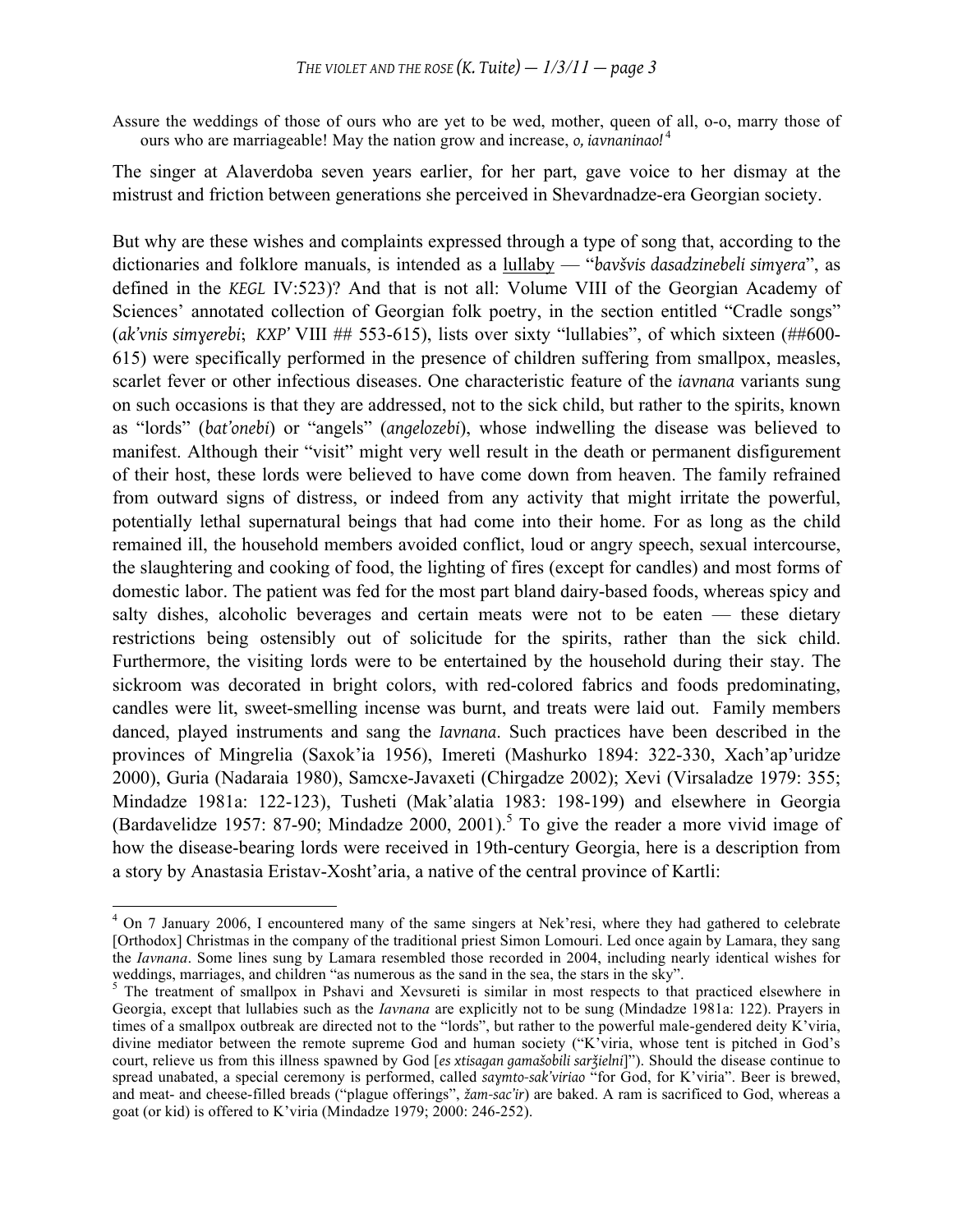"A chair covered with a red cloth was placed before the sick children. On the cloth were little pastries, sweets, cloth scraps in various colors, dolls, flags, red-dyed eggs, and so forth. This was a banquet set for the lords. In a low voice Melana recited the *Iavnana* to the children:

*O violet, nana, o rose, nana, iav nana, vardo-nana, O violet, naninao, iav-naninao, O you lords, o you merciful ones, bat'onebi mc'q'aloblebo, O violet, naninao, iav-naninao, I pluck a violet, I spread out a rose, O violet, naninao, iav-naninao, Bring relief to our children, O violet, naninao! iav-naninao!*

"Melana rose to her feet and circled around them, dancing and waving her hands:

| In the garden of the lords,              | bat'onebis bayšiao,            |
|------------------------------------------|--------------------------------|
| O violet, naninao,                       | iav-naninao,                   |
| A white mulberry is bearing fruit,       | tetri tuta asxiao,             |
| O violet, naninao,                       | iav-naninao,                   |
| I was at the river bank, and there I saw | č'alas viq'av, č'alas vnaxe    |
| O violet, naninao,                       | iav-naninao,                   |
| An aspen wrapped around an aspen,        | verxvi verxzed exveoda,        |
| O violet, naninao,                       | iav-naninao,                   |
| We came here from the white sea          | tetri zyvidgan c'amovedit,     |
| O violet, naninao,                       | iav-naninao,                   |
| Seven brothers, seven sisters,           | švidni dzmani, švidni dani,    |
| O violet, naninao!                       | iav-naninao!                   |
| We spread out to seven towns,            | švid sopels movepinebit,       |
| O violet, naninao,                       | iav-naninao,                   |
| We pitch our tents in seven towns,       | švid sopels davscemt k'aravsa, |
| O violet, naninao,                       | iav-naninao,                   |
| As your coming made us glad              | rogorc mosvlit gagvaxaret,     |
| May your leaving do likewise,            | ise c'asvlitao,                |
| Nana, nana, to the lords,                | nana, nana, bat'onebsa,        |
| O violet, naninao!                       | iav-naninao!                   |

"Melana finished dancing, sat down by the children and said: 'Lords, may the path before you bring happiness, and in the same measure may you bring relief to my little Ila, Pepa, and Daro, do not deprive them of comfort!'" [excerpt from Eristav-Xosht'aria 1893: 15; my translation].

The visit of the lords, whatever its consequences might be, was interpreted as a form of divine election. Should the patient succumb to the disease, mourning was strictly forbidden, since the victim was thought to have been "taken by angels". According to an informant from the western district of Lechxumi, a child taken by the *bat'onebi* "goes to paradise, is an angel [*angelozia*], and will be with the angels". The victim's coffin was painted red and sprinkled with roses (Mindadze 2000: 230-255).

The practices and symbols mentioned above find parallels elsewhere in the Caucasus and further abroad on the Eurasian continent.<sup>6</sup> The Abxazians and Ossetes also attributed smallpox to the

 <sup>6</sup> Not discussed here, because of space-time limitations, is the practice of variolation (*acra* in Georgian) — deliberate inoculation with smallpox with the intention of provoking a milder form of the disease — which was known to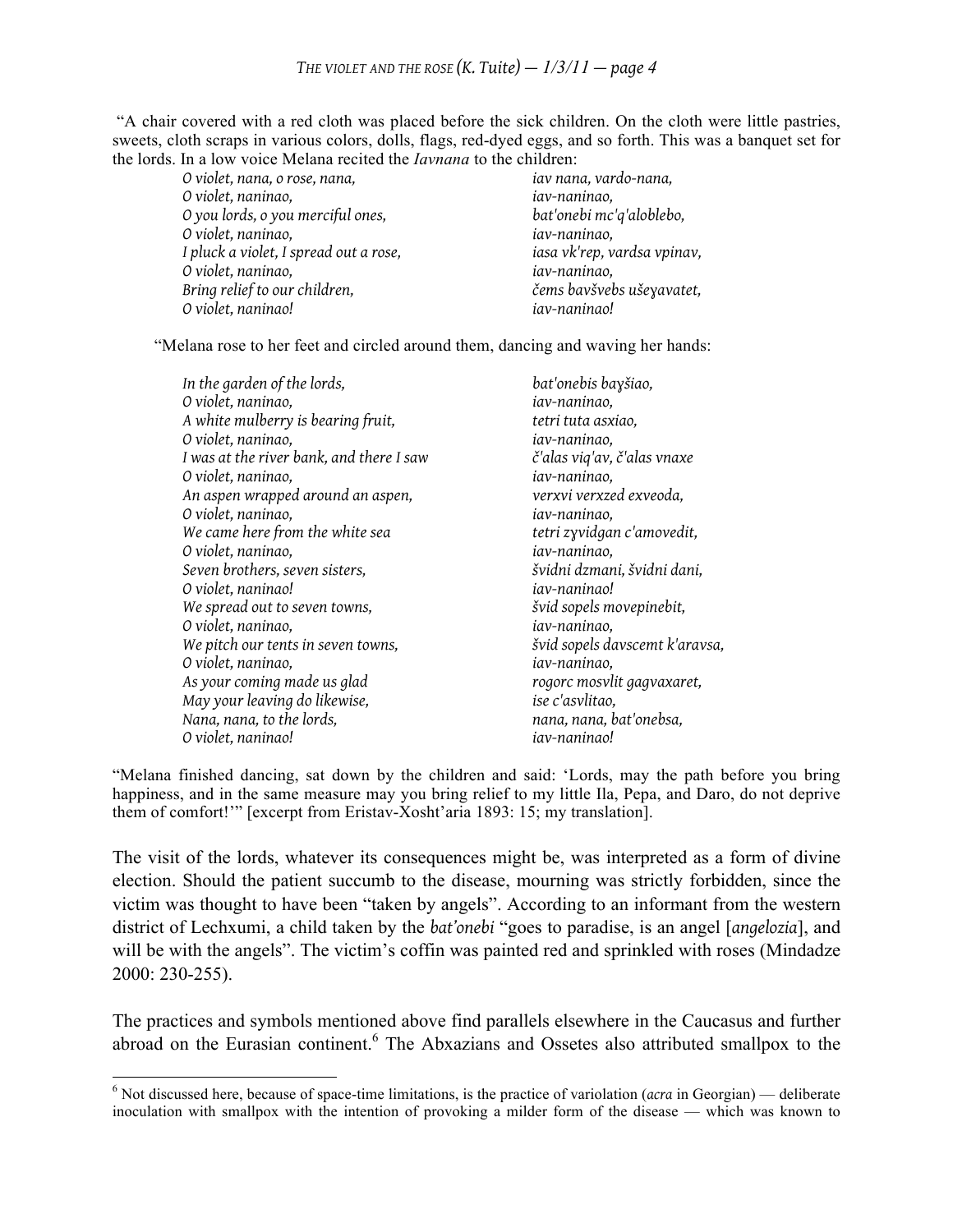coming of powerful celestial divinities, whom they addressed deferentially as "golden Zosxan" (*Ax´ə zosħan*; cp. Circassian *ziusxan,* a formula of polite address to nobles; Knobloch 1991: 23; John Colarusso, pers. comm.) and "Alardy" or "Alaurdi" (< Georgian *alaverdi* < Turkish *allah verdi* "God gave"), respectively, and entertained with feasting, entertainment and songs in their honor (Xashba 1987; Kaloev 1971: 254-5; Charachidzé 1987: 48-60; Testen 1997).<sup>7</sup> The "seven brothers and seven sisters" mentioned in many variants of the *Iavnana* were compared by K'ot'et'ishvili (1961: 327) to the disease- and misfortune-bringing seven-fold divinity invoked by the ancient Babylonians and Hittites alongside the pestilence god Erra/Yarri (Haas 1982: 104- 107, 1986: 133-138; Gurney 1977: 27). Erythrotherapy — the treatment of smallpox by wrapping patients in red blankets, confining them to red-colored rooms or bathing them in red light — was practiced in Japan and Europe until well into the  $19<sup>th</sup>$  century (Hopkins 1983: 295-300). Many aspects of the Georgian *bat'onebi* cult are closely similar to that of the Indian goddess Śītala, who is treated with extreme respect and deference by those families she deigns to visit. Furthermore, during her stay "family disagreements and quarrels and wailings are forbidden ... mournful ceremonies are avoided; sexual intercourse is forbidden … no article of food can be fried in a pan or otherwise seasoned" (from a 1901 Government of India report cited by Hopkins 1983: 163; cp. Crooke 1926: 118-122). Even the euphemistic name of smallpox used by Georgian (*q'vavila* "flower") recalls the Chinese designation of the disease as "heavenly flowers" (Hopkins 1983: 137).

The paradoxical conception of smallpox as dangerous illness and welcome visit by celestial spirits, as tragedy and blessed event, finds a close parallel in the ritual treatment of lightning strike victims in certain regions of the western and central Caucasus, such as Ossetia, Abxazia and Kabardia. Lightning was believed to be sent by a powerful sky-dwelling deity (equated with the prophet Elijah by Ossetians and Georgians). Humans or animals struck by lightning were regarded as, in essence, sacrificial victims which this deity had appropriated at his own initiative (Tuite 2004). A special dance and song were performed around their bodies. Persons killed by lightning were not mourned, nor were they buried in the communal cemetery. They were believed to have been taken directly to heaven, to remain in the company of the god who slew them. Should the victim recover, he or she became a prophet in the service of that divinity.

A traveller's account from  $19<sup>th</sup>$  century Ossetia describes the prophesying of a young man who

Georgians since medieval times (Ioseliani 1977, cited by Mindadze 1981a: 115-117; Chirgadze 2002). The less serious illness of measles was likewise passed to healthy children, by intentionally bringing them in contact with a sick child (Mindadze 1981a: 118). Although one might find it inconsistent that rather sophisticated practical medical knowledge coexisted with the *bat'onebi* cult until modern times, I am inclined to believe that the two types of practice, as conceived by Georgians, shared key features. To undergo variolation is to invite the disease-bringing "lords" into one's body, in the hopes that by according them a proper welcome, they would spare the patient, and furthermore grant him or her lifelong immunity.

 $7$  The Ingush likewise used the epithet "golden" when referring to their smallpox goddess Higiz (Tsaroieva 2004: 208). The cathedral at *Alaverdi*, mentioned at the beginning of this paper, is dedicated to John the Baptist, whose Ossetic counterpart (Oss. *Fydwan, Fyd Iwan*) shares many of the functions of Alardy (Kaloev 1971: 254-5; Testen 1997). Alardy can bring protection as well as harm to children, his ambiguous nature consistent with those of other heaven-dwelling deities of the west and central Caucasus (Tuite 2004). Shortly after the tragedy at Beslan, an Ossetian family is reported to have sacrificed a calf to the "sun god" Alardy in thanksgiving for children that survived (Windisch 2004).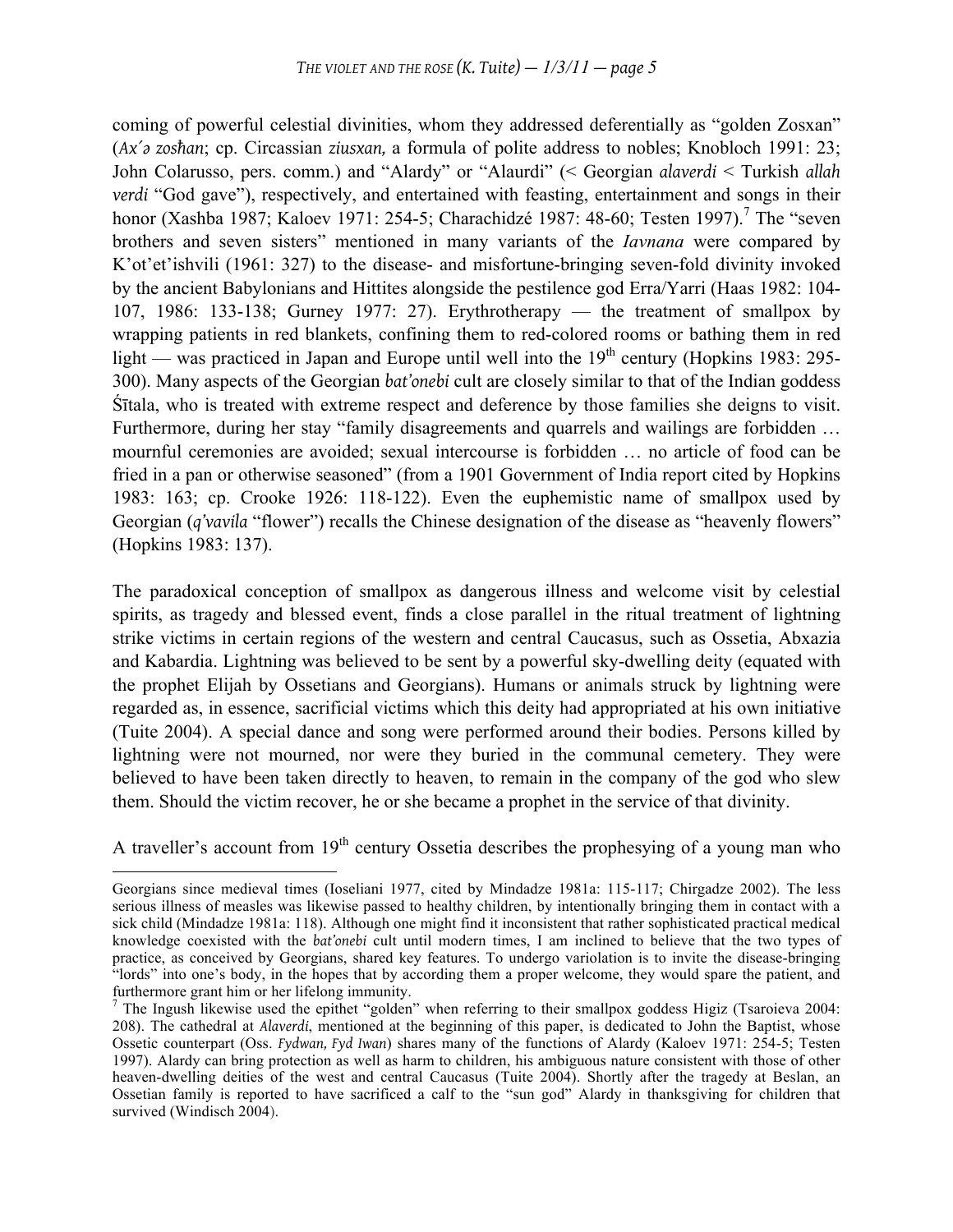had survived being hit by a lightning bolt. He "sang and danced in a circle, then fell and began beating himself convulsively. Between convulsions he became alert and with open eyes recounted what he had seen in the company of Elijah, and named previous lightning victims who were at Elijah's side" (Abaev 1958: 314-5). The disease-bearing "lords" may make similar use of those whom they possess. According to the medical anthropologist Nunu Mindadze (pers. comm. 7 July 2001), in some parts of Georgia, the utterances of feverish children afflicted by the *bat'onebi* were regarded as prophetic.

III. PROPHECY AND POSSESSION IN SOVIET GEORGIA. It is the last-named manifestation of possession by the smallpox spirits that enables us to bridge the gap between the *Iavnana*s heard recently in eastern Georgia and those sung before sick and dying children a century ago. In mid-July 1939, the ethnographer Vera Bardavelidze and her research team attended the festivities in honor of Tamar and Lashara-St. George at the same two Iori Valley shrines that I visited in 2004 (Bardavelidze 1941: 109-115). People from all around the eastern district of K'axeti came to make offerings at the two holy places, camping out for several days at the site, even as they continue to do now. On Friday 14 July, the principal day of the Tamar festival, a group had gathered before the low wall surrounding the sanctuary. A musician played the accordion. Darik'o, a twenty-three-year-old woman from the K'axetian village Shilda, danced to the music, barefoot. Without warning she fell to the ground, and began howling, shaking and rolling about. She twisted her head back and forth, and cried out:

*aba ra gegona, gana šegarčendi dzeli č'ešmarit'is dangrevas, čem sabrdzanebelši dzvlebis šeq'ras, nek'resis daxurvas ... eei, eei, t'anǯuloo*. (So what did you think, that I would spare you for demolishing the [shrine of the] True Cross, for throwing bones in my sanctuary, for closing [the church at] Nek'resi? Eeh, eeh, suffering one!)

It was as though the spirit tormenting Darik'o were speaking with her voice. A few years earlier Darik'o and some friends had gone to the half-ruined church of the True Cross in Shilda to collect scrap materials. Although the church had been closed by the authorities, the other girls feared to approach it. Darik'o, though, did not believe in religion, and had actively participated in locking up the ancient monastery complex at Nek'resi. To set an example for the others, she entered the church and tossed bones into the sanctuary. A week later she started seeing troubling dreams, and became ill. Since that time, she periodically underwent episodes of possession such as the one witnessed by Bardavelidze. $8$  Darik'o stopped speaking and became still. As she lay motionless, her mother sang the *Iavnana*.

*nana da nana, nana da nana! gamarǯvebulo čveno lašaro, iavnaninao. nana da nana, nana da nana!* Victory to our Lashari*, iavnaninao.*

*ia da vardi gašlili hkondes, ia-vard gašlili gebdzanebodes lašarsa.*

May he have violets and roses spread out [before him], may violet and rose be spread out for you, Lashari!

*nana da nana, iav nanas get'q'vi, gaumarǯos šen sidzrieles, čven sataveši iareo. nana da nana, iav nana* I say to you, victory to your power, go before us.

 <sup>8</sup> Bardavelidze attributed Darik'o's symptoms to a susceptible personality and "psycho-nervous illness" (*psikonervuli sneuleba;* 1941: 121), a diagnosis of convenience adopted by successive generations of ethnographers, from Ochiauri (1954: 38) to Mindadze (1981b).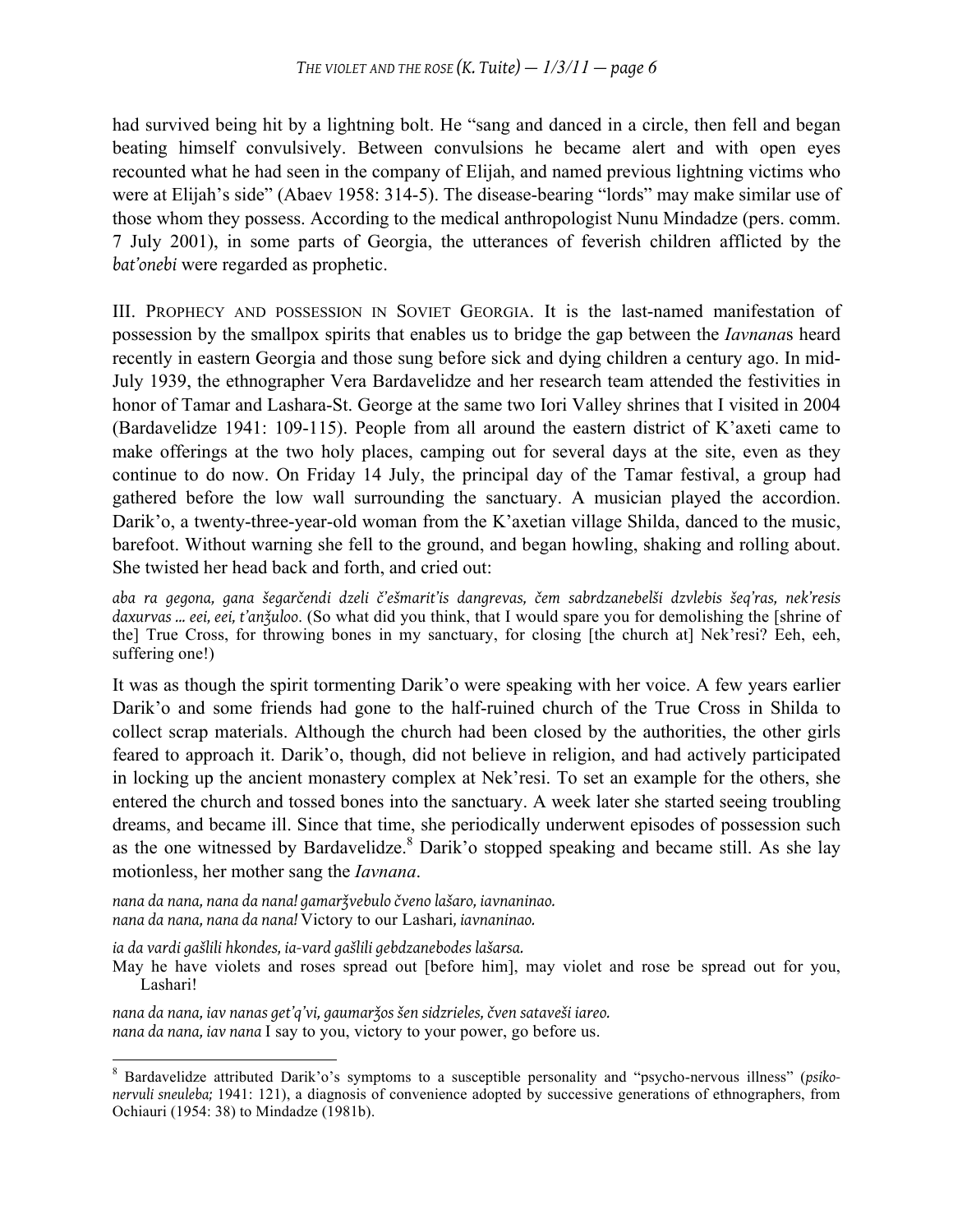# *THE VIOLET AND THE ROSE*  $(K. \text{Tuite}) - \frac{1}{3}/11 - \text{page 7}$

*gaumarǯos šen sidzrieles, gadmoxedeq'e. p'at'arebi arian šeni t'anǯulebi.*

Victory to your power, look down on them. They are small, those whom you make suffer.

- *gexvec'ebit, gevedrebit, iav naninao, gadmohxede, damc'uxrebuli p'at'ara korpebi arian, gaumadzɣrebi arian, iav naninao.*
- We implore you, we pray you, *iav naninao,* look down, the little young ones are downcast, they are insatiable*, iav naninao.*

The song was intended to appease the "angels" (*angelozebi*) responsible for Darik'o's present state. Whereas the (almost exclusively male) oracles (*kadagebi*) of the highland districts of Pshavi and Xevsureti were regarded as religious specialists chosen to communicate the will of the divine overlord to his human "vassals" (*q'mani*), the (mostly female) prophets of the adjacent lowland regions of Tianeti and K'axeti underwent periodic bouts of delirium and possession as punishment for their sins, or those of their ancestors (Ochiauri 1954: 29-37). Those guilty of minor offenses were tormented by the "angels" for several months or years, and then released. As for Darik'o, "I will never free her" — said a spirit speaking through another possessed woman — "a great sin goes before her" (*didi codo miudzɣvis*; Bardavelidze 1941: 115). Like smallpox and lightning strike, possession and prophecy were deemed to be manifestations of the appropriation of an individual by powerful and dangerous divine beings.<sup>9</sup>

In 1946, the ethnographer Tinatin Ochiauri interviewed an elderly woman who described cases of possession among the women of Dzalisi, 20 km northwest of Mcxeta. One of them sang the *Iavnana* herself while in a state of possession:

*gaumarǯos c'mindanebs, iav naninao. gaumarǯos did lomissa, iav naninao.*

Victory to the saints, *iav naninao*. Victory to great Lomisa [name of highland shrine], *iav naninao*.

"She continued speaking, and after each utterance she added *iav-nana*" (Ochiauri 1954: 36).

Note the slight shift in the function of the "lullaby" we are examining here. Rather than being performed by others in the presence of the person possessed by the "lords" or "angels", it is the patient herself who sings the *Iavnana*.

IV. A DISCURSIVE ANALYSIS OF THE *IAVNANA*. In order to compare the diverse functions of the Georgian *Iavnana*, I will treat the variants presented here as akin to discourse genres, with formal features, frame markers and a conventionalized distribution of interactional roles. Some formal features have already been presented, notably the stereotypical refrains, and – in the case of some types of *Iavnana*, such as the healing song cited by Eristav-Xosht'aria – division into lines of fixed syllabic quantity. The most salient frame marker is the use of song, rather than ordinary speech. By distribution of roles I mean not only the division of parts between lead singer and chorus, but also – treating the *Iavnana* as a speech act, as it were – the conventional stances of speaker, addressee and beneficiary. By "speaker" I designate both the typical singer's identity and her relationship to the other two participants in the *Iavnana*'s discursive frame. The

<sup>-&</sup>lt;br>9 <sup>9</sup> Note that the victims of lightning or smallpox in the west and central Caucasus were believed to go directly to heaven, whereas the Georgians of K'axeti justified the harmful effects of possession as punishment for real or imagined sins.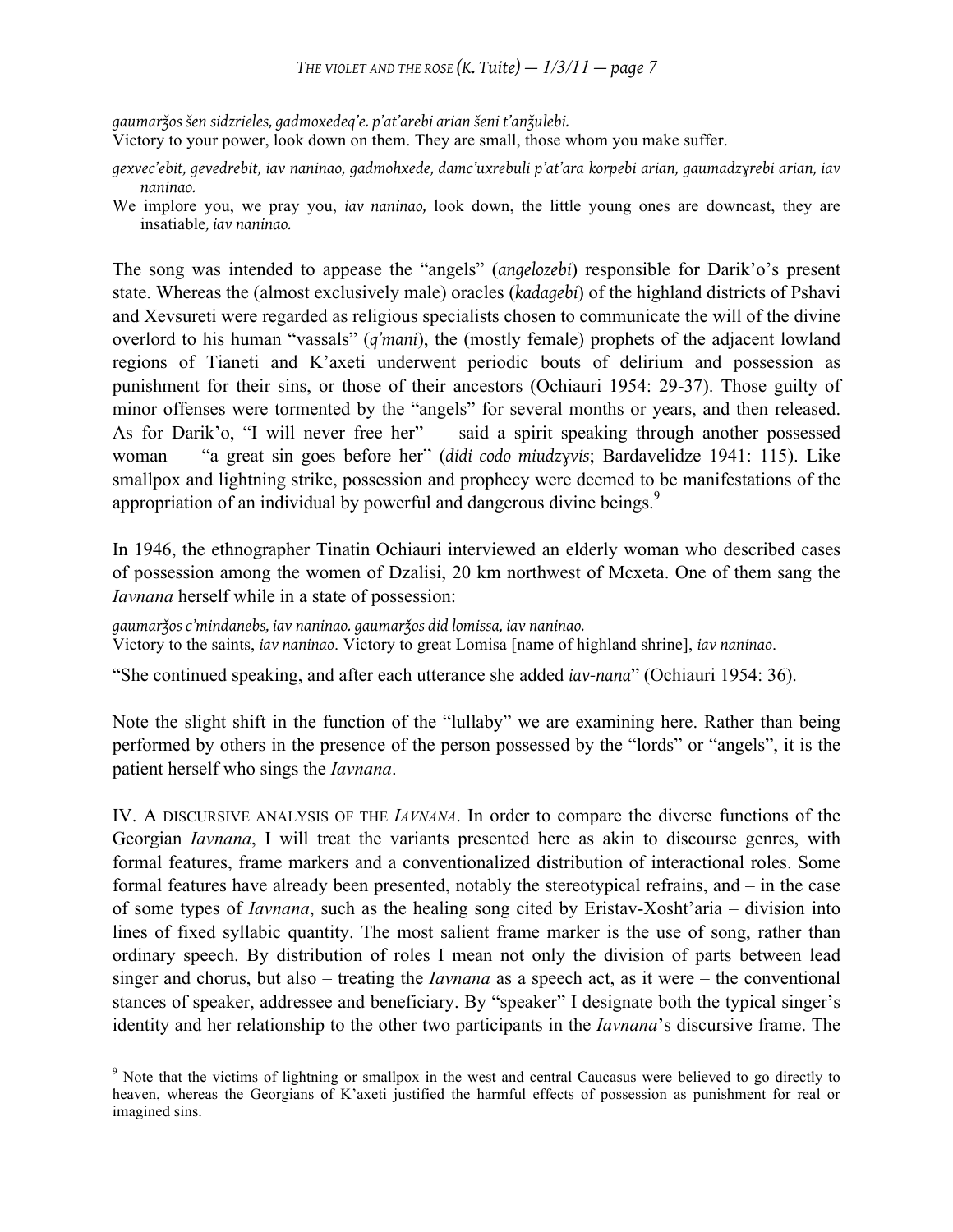|             | <b>LULLABY</b> | <b>HEALING SONG</b> | SPIRIT POSSESSION    | SOCIO-POLITICAL     |
|-------------|----------------|---------------------|----------------------|---------------------|
| speaker     | mother, care-  | female relative,    | mother, possessed    | female singer $(s)$ |
|             | giver          | healer              | woman herself        |                     |
| addressee   | child          | "lords", "angels"   | possessing spirit(s) | St. George, Tamar   |
| beneficiary | restless child | sick child          | possessed woman      | Georgian nation $&$ |
|             |                |                     |                      | society             |

addressee is indicated by the  $2<sup>nd</sup>$  person and the vocative case in the text of the song. The beneficiary is the party for whose benefit the *Iavnana* is ostensibly performed.

Setting aside, for the time being, the east-Georgian "socio-political" *Iavnana*s presented at the beginning of the paper, significant similarities appear in terms of the speaker-beneficiary relationship. The first three types of *Iavnana* are performed by women in the role of mother, care-giver or healer with respect to the beneficiary. It is important to note that, for all variants of the *Iavnana* known to me either from ethnographic accounts or my own observations, the singer is a woman or group of women. The first type, the *Iavnana* as lullaby, is sung by a woman to a small child, typically her son, daughter or grandchild. The beneficiaries of healing songs, when described, are likewise children – not a surprising fact, since most smallpox sufferers in regions where it was endemic were of young age. The possessed woman Darik'o was 23 years old when the incident witnessed by Bardavelidze occurred, but she was also the daughter of the woman who sang the *Iavnana* on her behalf.

The addressees of the *Iavnana* variants represent, at first glance, a heterogenous category. Most lullabies are sung directly to the child, as indicated by  $2<sup>nd</sup>$ -singular verb forms directed to the restless boy or girl (*daidzine, genacvale, iavnaninao* "go to sleep, my dear one, *iavnaninao*"  $[KXP'$  VIII  $#553$ ]).<sup>10</sup> The healing songs, however, although performed in the presence of the patient, were addressed to the "lords" or "angels" who were believed to have taken possession of the sick child. The same applies to the *Iavnana*s sung by Darik'o's mother and the possessed woman at Dzalisi. The scenario common to both types of performance involves a female singer, occupying the roles of care-giver and healer – both of which could be considered extensions of the more fundamental maternal stance, in accordance with the prevalent Georgian ideology of gender – ministering to a sick or disturbed child, whose condition is symptomatic of possession by powerful supernatural beings. These "lords", angels and saints are capable of causing harm or even death to the patient, therefore they must be treated with deference and appeasement in hopes of bringing about a positive outcome.

<sup>&</sup>lt;sup>10</sup> The seemingly anomalous discursive framing of the lullaby *Iavnanas*, which are addressed to the child rather than some sort of supernatural being, brings up once again the curious fact, mentioned in an earlier footnote, that the nouns meaning "violet" and "rose" occur in the vocative case in the refrain. One wonders if these flower names were once euphemistic designations of spirits believed responsible for the child's sleeplessness, just as smallpox is called "flower" (*q'vavila*) in Georgian.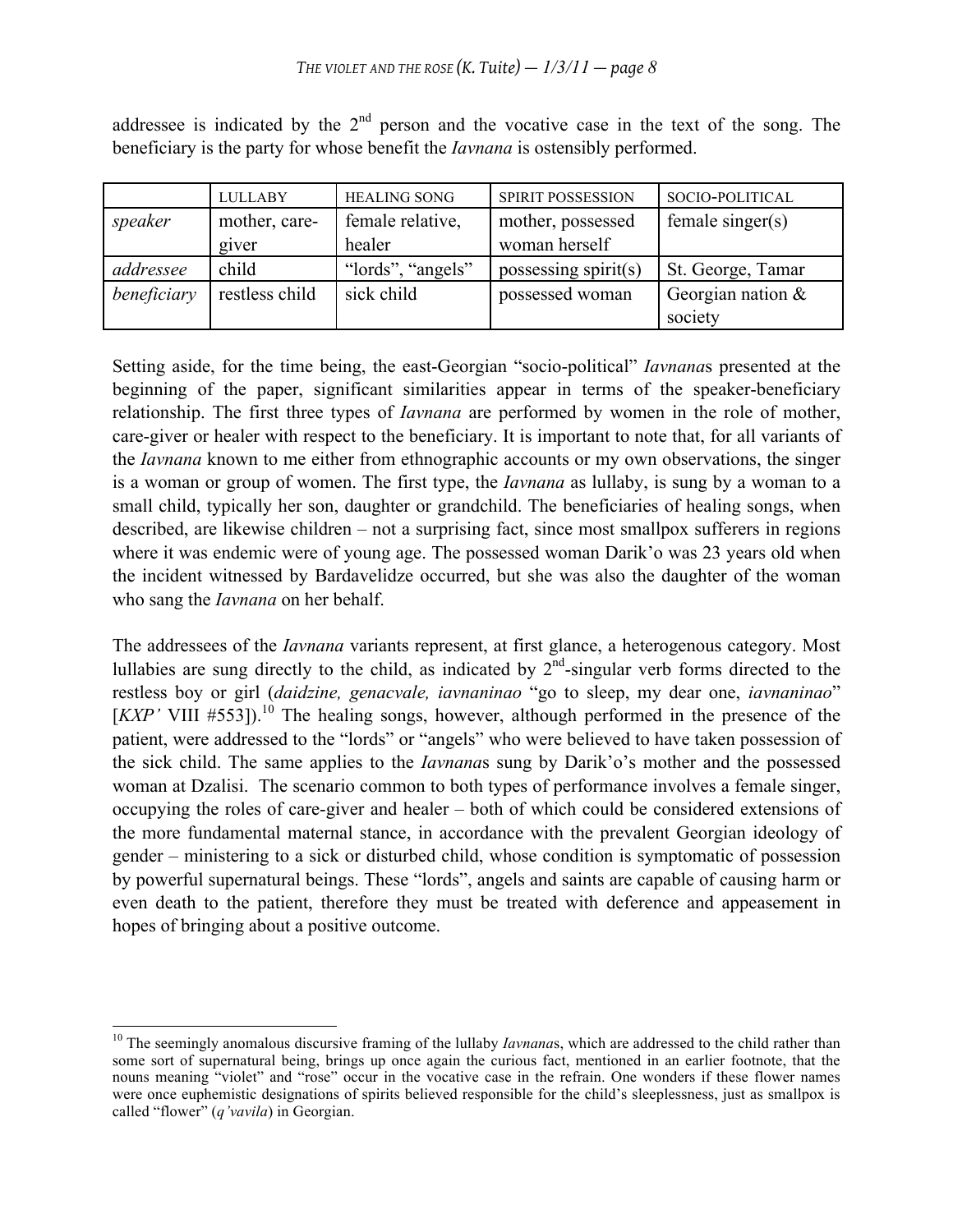| role               | <b>SPEAKER</b>                                       | <b>ADDRESSEE</b>                              | <b>BENEFICIARY</b>                                |
|--------------------|------------------------------------------------------|-----------------------------------------------|---------------------------------------------------|
| <i>participant</i> | singer                                               | "lords", "angels", saints                     | sick, possessed child                             |
| stance             | woman as healer, care-<br>giver, mother, intercessor | dangerous, powerful<br>divine beings, capable | child, victim of spirit<br>possession, in need of |
|                    |                                                      | of doing harm or good                         | comfort and intercession                          |

Regarded from this standpoint, in the east-Georgian variants the Georgian nation and people are situated by the singers in the same participant role as the sick or possessed children in the healing *Iavnana*s. Compare the following lines from two *Iavnana*s recorded sixty-five years apart in the Iori Valley:

July 1939:

*gaumarǯos šen sidzrieles, gadmoxedeq'e. p'at'arebi arian šeni t'anǯulebi.*

Victory to your power, look down on them. They are small, those whom you make suffer.

July 2004:

*gadmoxede, dalocvilo, čven t'anǯul sakartvelos, sakartveloši didsa da p'at'aras, upalo, iavnaninao!* Look down, blessed one, upon our tormented Georgia, the great and small in Georgia, Lord, *iavnaninao!*

The singers in each case call upon a heavenly power to look down on "tormented" (*t'anǯul-*) beings. In the *Iavnana* from 1939, Lashara, divine patron of the central shrine of highland Pshavi, is asked to show mercy toward the "little ones" (*p'at'arebi*), whom he possesses and torments in punishment for their sins. In the summer of 2004, the lead singer invokes the Lord God (*upalo*) to look down with compassion upon "our tormented Georgia" and the "great and small" (adults and children) of Georgian society.<sup>11</sup> Lamara, the lead singer of the *Iavnana* performed at Nek'resi on Orthodox Christmas morning, 7 January 2006, exhorted her fellow singers to mollify (literally "sweeten") the divine patrons of local shrines with their song, a treatment similar to that accorded the disease-bringing "lords" through performances of the healing *Iavnana*s:

*nanobit dagat'k'bot, dalocvilebo, gmir k'op'ale, deda sanduxt'i, q'vela c'minda giorgebo!*

May we sweeten you with our lullaby, blessed ones, Hero K'op'ale, Mother Sanduxt'i, all of the Saint Georges!

Were the parallelism between the healing and "social-commentary" sub-genres of the *Iavnana* to be complete, the torments afflicting Georgia would be attributed to the very deities and saints invoked by the singers. The women I heard at the Tamar shrine last summer and at Alaverdi in 1997 give no indication that they make this link – they blame Georgia's tormented state on poverty, corruption and geopolitics rather than spirit possession – but their stances as performers of the *Iavnana* are in key respects similar to those adopted by the female singers of lullabies and songs of healing. After they finished the *Iavnana*, and performed a round dance outside the wall surrounding the shrine, some of the women at the Tamar shrine in 2004 spoke to us about their perceptions of life in today's Georgia, and in particular in the rural areas where they live. They

<sup>&</sup>lt;sup>11</sup> Almost the same words were sung in the January 2006 performance of the *Iavnana* at Nek'resi as well.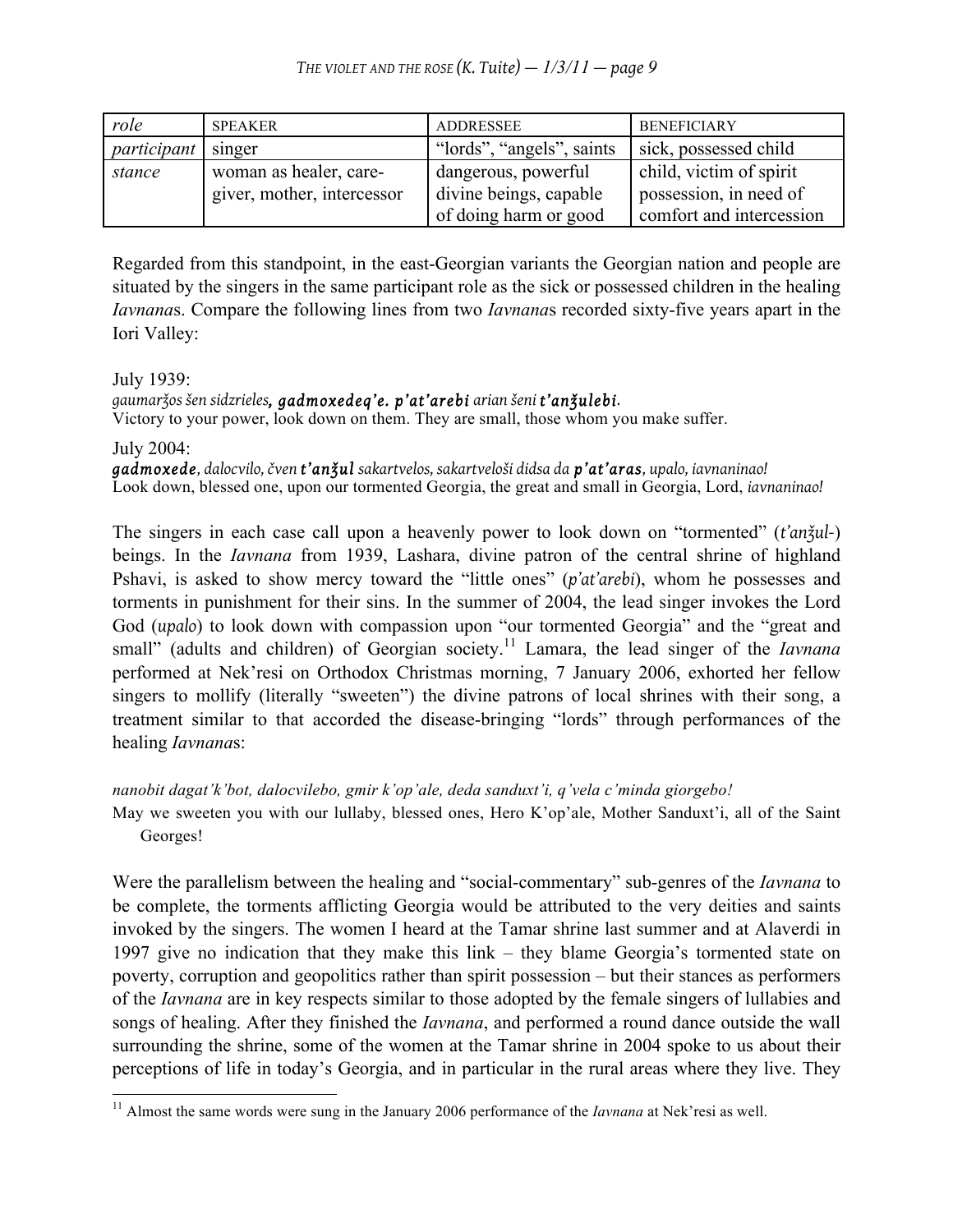told us of rising costs and decreasing income, the unavailability of affordable medical care, children abandoning the countryside to seek better lives in Tbilisi. At the same time, they seemed optimistic about Georgia's newly-elected president (Mixeil Saak'ashvili, who came to power a few months earlier), and expressed hope that his administration would bring about the changes they longed for. My friend P'aat'a, who was helping me document this festival, produced a photograph of Saak'ashvili and his Dutch wife Sandra. On seeing the picture, Lamara, the lead singer of the *Iavnana*, made a sign of the cross over it, touching the images of the president and his spouse with her fingers, a gesture women make when blessing children about to leave home for an extended absence. It was a very motherly ritual, perfectly consonant with the maternal, care-giving stance adopted by those who sing the *Iavnana*.

V. WOMEN'S GENRES AND WOMEN'S PLACE. Several recent studies of Georgian discursive practices have highlighted their grounding in prevalent beliefs concerning gender (Kotthoff 1995, 1999; Jgerenaia 2000; Mühlfried 2006). The oratorical genres performed at the Georgian banquet (*supra*) are deemed appropriate to men, or rather, as Mühlfried's cognitiveanthropological investigation has revealed, are a venue for the emergence of indigenous concepts of "manliness" (*važk'acoba*). The banquet toast, with its highly conventionalized format, groupcohesive content and epideictic rhetorical framing, is, according to Nodia (2000: 5), the master trope for much public discourse. Not surprisingly, in contemporary Georgian politics, men continue to generate the vast bulk of the talk, especially in the most visible and public fora.

While the men make long-winded toasts, recite poetry and sing at the banquet table, the womenfolk carry on informal conversations, either in the interstices of the "official", toastmasterdirected verbiage of the supra, or in the kitchen – where women prepare the food presented at the banquet, and wash the dishes afterward (Kotthoff 1995). Nonetheless, there are speech genres favored by women, or considered specifically appropriate to the female gender, which are enacted outside the confines of the kitchen, and indeed in public spaces. At wakes and funerary observances, women mourn more demonstratively and vocally than men are expected to do, and most traditional genres of lamentation for the dead (e.g. the Xevsur *qmit nat'irali*) are performed exclusively by women (Kotthoff 1993; Tuite 1994: 144). According to the traditional belief system of Xevsureti and neighboring districts of the Northeast Georgian highlands, the newlydeceased were a source of pollution, and as such, were avoided by men, especially male shrine officials, who were obliged to maintain a high state of "purity". After receiving word of the death of a neighbor or relative, women would go inside and mourn next to the body, whereas men paid their respects at the entrance of the house (Baliauri & Mak'alatia 1940). The shrine priest (*xucesi*) did not preside at funeral ceremonies, not even for an immediate member of his family, and was replaced by a so-called "soul priest" (*sulis xucesi*), who only officiated on such occasions.

I will use the example of the Xevsur funeral to illustrate what I believe is also the hierarchical and ritual-spatial configuration of the eastern Georgian festivals where the *Iavnana* is performed. In a recent paper, Manning (2003) described men's and women's behavior at the Georgian *supra* in terms of a hierarchy of participant categories. The focal participant is the toastmaster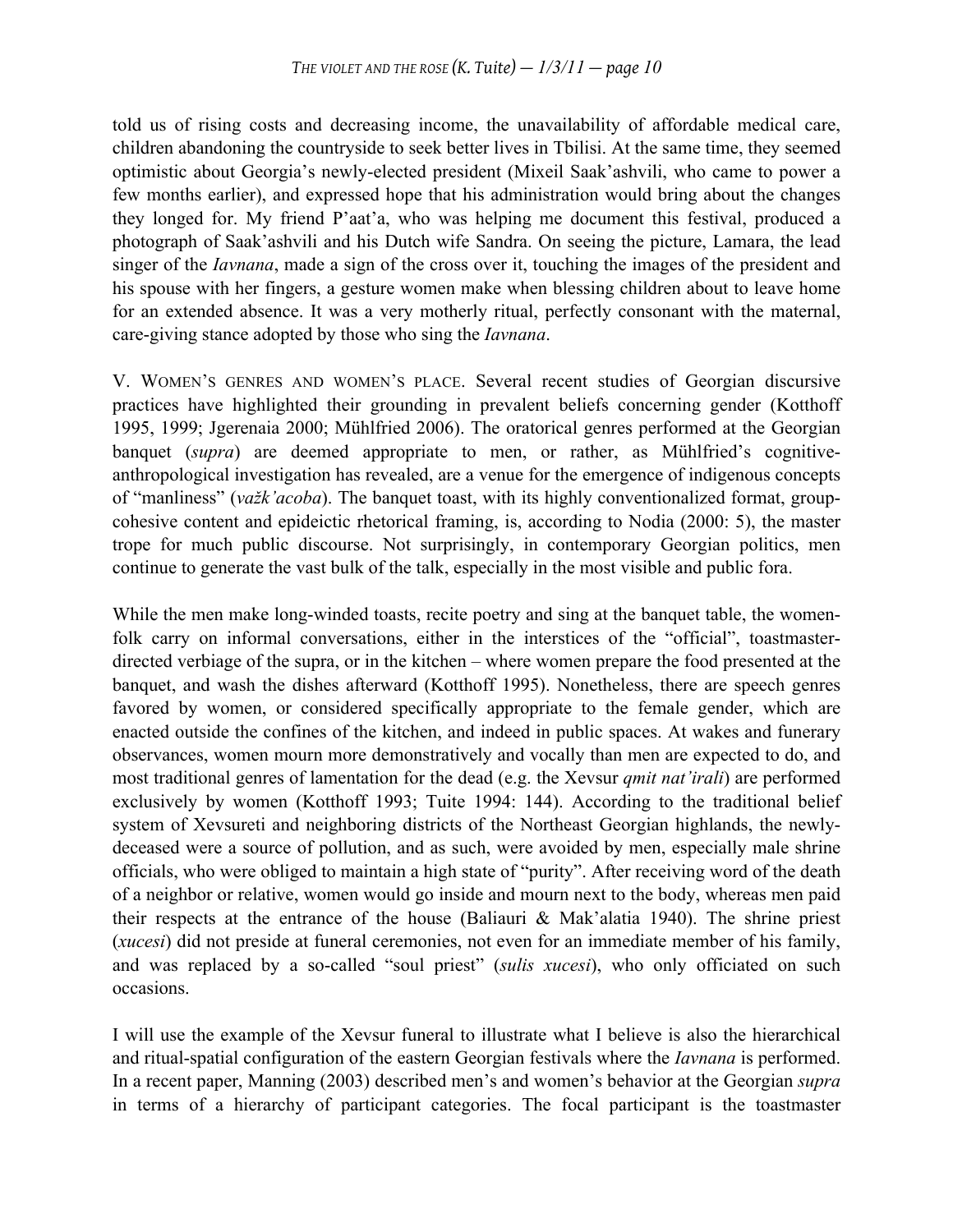(*tamada*), whose ritual involvement is the most intense and constraining, and who has privileged access to the central position on the ritual stage. The other men likewise participate in toasting, but their involvement need not be as total, nor do they play the same leading part as the tamada. On the margins of the banquet are the women: their participation in focal supra activities is minimal – they toast little, and drink less – and, as is the rule in more conservative communities, they might not sit at the table with the men at all. A similar hierarchy structures the participation of the two sexes at shrine festivals in Pshavi and Xevsureti, with the shrine priest (*xevisberi* or *xucesi*) as master of ceremonies. Here the spatial correlates of ritual involvement are more marked than at an ordinary supra.

|          | <b>FOCAL MALE</b>                   | <b>OTHER MEN</b>              | <b>WOMEN</b>                |
|----------|-------------------------------------|-------------------------------|-----------------------------|
|          | (master of ceremonies)              |                               |                             |
|          | *occupies center stage, directs     | *less central position in     | *on the margins of public   |
|          | activities of others                | public space                  | space                       |
|          | *intense involvement in ritual      | *less total participation in  | *minimal (or no) partici-   |
|          | performance                         | ritual activities             | pation in ritual            |
| banquet  | toastmaster (tamada): sits at head  | male banqueters: make         | women: prefer informal      |
|          | of table, directs sequence and      | toasts following lead of      | conversation at table or in |
|          | themes of toasts                    | tamada                        | kitchen                     |
| $Pshav-$ | priest (xevisberi, xucesi): directs | men: bring offerings, parti-  | women: must keep distance   |
| Xevsur   | rituals, accepts offerings; has     | cipate in rituals, but remain | from shrine; can watch but  |
| shrine   | access to shrine precincts          | outside restricted spaces     | not participate in rituals  |

The Xevsur mourning and funeral ceremonies would appear to reflect an inversion of the habitual hierarchy of ritual participation and access to space. Because of the "impurity" imputed to the recently dead, men – and above all, the shrine priest – keep their distance, whereas women gather about the body and lament under the direction of the *qmit mot'irali*, the chief mourner, a woman recognized for her ability to improvise stylized lamentations based on the identity and accomplishments of the deceased. But, as with the temporary inversion of status relations at carnival time, the inversion of roles at a Xevsur funeral is not total, nor is the gender order challenged in any significant way. The same kind of semi-inversion occurs at the shrine of the divinized Queen Tamar in the Iori Valley, and at the celebrated pilgrimage site of Alaverdi, that is, under circumstances permitting, or requiring, the prominent involvement of women.<sup>12</sup>

|                         | male master of<br>ceremonies | <b>FOCAL FEMALE</b><br>(ritual leader)  | other women         |
|-------------------------|------------------------------|-----------------------------------------|---------------------|
| Xevsur funeral<br>rites | "soul priest"                | chief mourner ( <i>qmit mot'irali</i> ) | women mourners      |
| Tamar shrine, Iori      | shrine priests (officiate    | lead singer of <i>Iavnana</i> , remains | singers of refrain  |
| Valley                  | within shrine precincts)     | outside wall of shrine                  |                     |
| Alaverdoba              | Orthodox priests (at         | lead singer, who also serves as         | singers of refrain, |
|                         | liturgy inside cathedral)    | tamada at women's banquet               | fellow banqueters   |

 $12$  As far as I can tell at present, the semi-inversion described here is limited to eastern Georgia. In the western highland province of Svaneti, women perform rituals within the home, and also at sites outside the village, from which men are totally excluded (Chartolani 1961).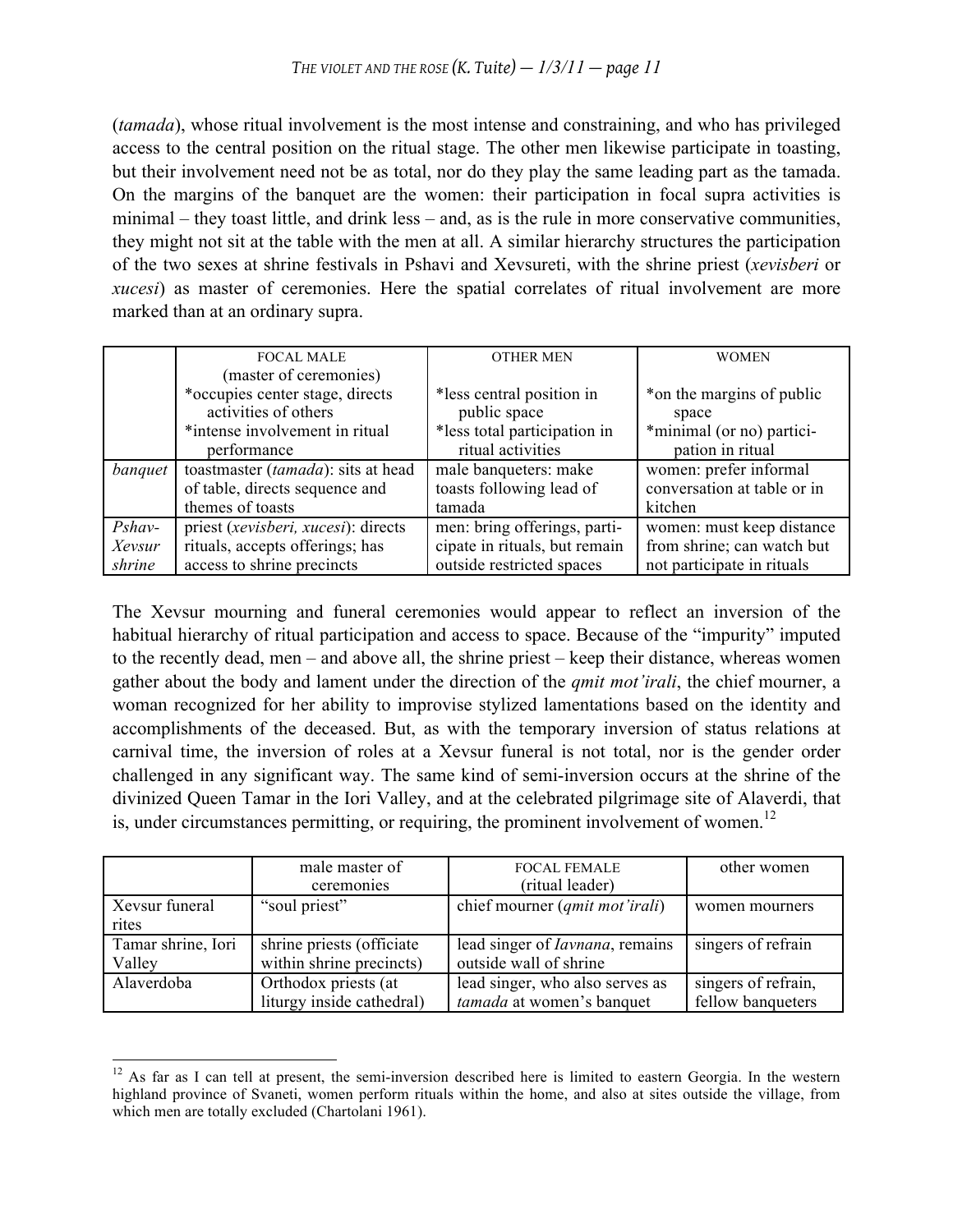Although women move from the margins to the foreground, and one of them steps forward to direct the ritual performance, much as a priest or tamada would do, the titular master of ceremonies continues to be a man, who presides in focal ritual spaces off-limits to women (e.g., the shrine precincts), or within which women are, yet again, relegated to the margins.



**Map of eastern Georgia, showing sites where the** *Iavnana* **was performed (blue circles).**

#### ACKNOWLEDGMENTS

This paper, like many others I have put my name to in recent years, is the fruit of a long collaboration, stretching back to my first days in Georgia in the fall of 1985, with my friend and colleague P'aat'a Buxrashvili. My thanks as well go to Pat'i Antadze, Guy Lanoue, Berucha Nik'olaishvili, Mirian Xucishvili, Nunu Mindadze, Rusudan Ioseliani and Iza Chantladze. But above all I wish to acknowledge with gratitude the openness, generosity and patience of my hosts in Pshavi, Tianeti and K'axeti, without whom none of this would have been possible. Fieldwork in Georgia in 1995-1997, 1999-2001 and 2004- 2006 was funded by grants from the Social Sciences and Humanities Research Council of Canada, and les Fonds pour la Formation de Chercheurs et l'Aide à la Recherche du Québec.

### **REFERENCES**

- Baliauri, M. & Mak'alatia, N. (1940). Micvalebulis k'ult'i arxot'is temši [The cult of the dead in the (Xevsur) commune of Arxot'i]. *Masalebi sakartvelos etnograpiisatvis III,* 1-64.
- Bardavelidze, Vera. (1941). Ivris pšavlebši (dɣiuri) [The Pshavians of Iori Valley (field diary)]. *ENIMK' is moambe XI,* 67-182.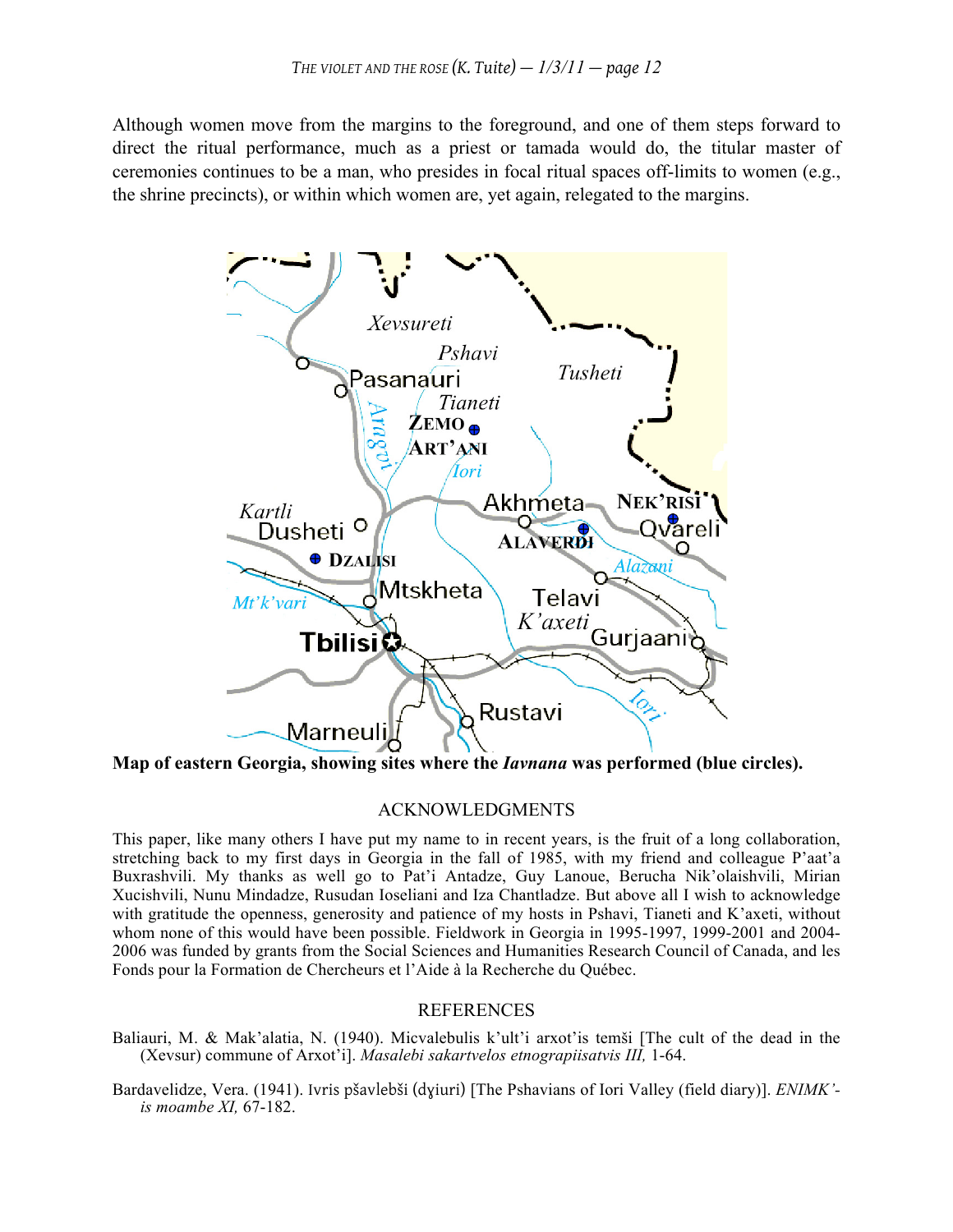- Bardavelidze, Vera. (1957). *Drevnejšie religioznye verovanija i obrjadovoe grafičeskoe iskusstvo gruzinskix plemen.* Tbilisi: Mecniereba.
- Bleichsteiner, Robert. (1954). Die Blatterngottheiten und die Hl. Barbara im Volksglauben der Georgiern. In Leopold Schmidt (Ed.), *Kultur und Volk. Beiträge zur Volkskunde aus Österreich, Bayern und der Schweiz* (pp. 63-83). Wien: Österreichische Museum für Volkskunde.

Charachidzé, Georges. (1987). *La mémoire indo-européenne du Caucase.* Paris: Hachette.

- Chirgadze, Nino. (2002). saxadis k'ult'i samcxe-javaxetši. [The cult of infectious diseases in Samcxe-Javaxeti]. *Amirani, VII,* 44-56.
- Crooke, William. (1926). *Religion & folklore of northern India.* New Delhi: S. Chand.
- Eristav-Xosht'aria, Anastasia. (1893). *Bat'onebma ar daits'unes*, [The lords were not displeased]. *K'vali #18,* 2 April 1893, 13-16.
- Gurney, Oliver Robert. (1977). *Some aspects of Hittite religion.* Oxford: Oxford University Press.
- Haas, Volkert. (1982). *Hethitische Berggötter und hurritische Steindämonen: Riten, Kulte und Mythen: eine Einführung in die altkleinasiatischen religiösen Vorstellungen.* Mainz am Rhein: P. von Zabern.
- Haas, Volkert. (1986). *Magie und Mythen in Babylonien: von Dämonen, Hexen und Beschwörungs-priestern.* Lüneburg: Merlin.
- Ioseliani, A. (1977). acrit q'vavilis mk'urnalobis ist'oriidan dzvel sakartveloši. [From the history of the treatment of smallpox by inoculation in old Georgia]. *K'rebuli midzɣvnili ak'ademik'os Ivane Javaxišvilis dabadebis 100 c'listavisadmi*, A. Kikvidze (Ed.), 134-154. Tbilisi : Ganatleba.

Hopkins, Donald R. (1983). *Princes and peasants: smallpox in history.* Chicago: University of Chicago Press.

- Jgerenaia, Emzar. (2000). kartuli supris sociopilosopia da zogierti sxva ram. Gia Nodia (Ed.), 31-42.
- Kaloev, Boris A. (1971). *Osetiny.* Moscow: Nauka.
- Kaloev, Boris A. (1991). Alardy. In S. A. Tokarev (Ed.), *Mify narodov mira,* I (p. 57). Moscow: Sovetskaja ènciklopedia.
- Knobloch, Johann. (1991). *Homerische Helden und christliche Heilige in der kaukasischen Nartenepik.* Heidelberg: C. Winter.
- K'ot'et'ishvili, Vaxt'ang. (Ed.). (1961). *Xalxuri p'oezia* [Folk poetry] (2nd ed). Tbilisi: Sabč'ota Mc'erali.

Kotthoff, Helga. (1993). Weibliche Lamento-Kunst in Ostgeorgien. *Georgica, 16*, 96-108.

- Kotthoff, Helga. (1995). The Social Semiotics of Georgian Toast Performances Oral Genre as Cultural Activity. *Journal of Pragmatics, 24*, 353-380.
- Mak'alatia, Sergi. (1983). *Tusheti .* Tbilisi: Nak'aduli.
- Mashurko, M. (1894). Iz oblasti narodnoj fantazii i byta (Tiflisskoj i Kutaisskoj gub.). *Sbornik materialov dlja opisanija mestnostej i plemën Kavkaza, XVIII*, 228-410.
- Mindadze, Nunu. (1979). bavšvta inpekciur daavadebebtan dak'avširebuli c'es-čveulebebi da rc'menac'armodgenebi pšav-xevsuretši. [Customs, beliefs and representations related to children's infectious diseases in Pshav-Xevsureti]. *Masalebi sakartvelos etnograpiisatvis, XX*, 122-128.